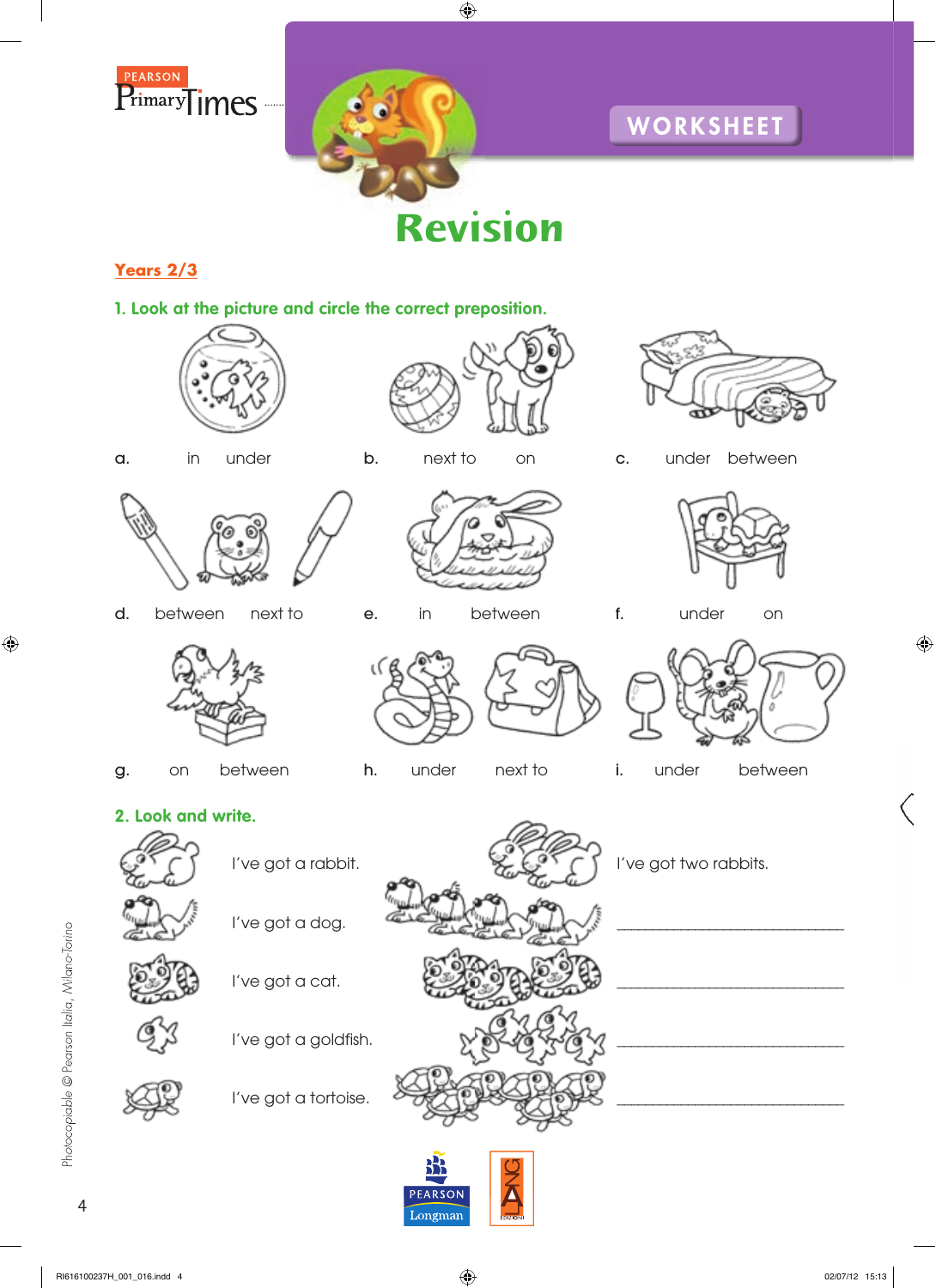

# **Revision**

# **Years 3/4**

#### **1. Read and copy the words into the spider web.**



#### **2. Read and write the names. Then answer the questions.**



Hello! I'm Steve. I'm nine years old. This is my family. My grandmother's name is Penny. She likes cooking and we love her cakes. My grandfather's name is Aron and he likes gardening. My mother's name is Susan. She likes reading, she loves books. My father's name is Richard. He likes Geography. I've got a sister and a brother. Jenny is twelve. She has got short blond hair. Dave is fifteen. He is tall and thin.

- 1. Who is Jenny? She's Steve's sister.
- 2. Who is Penny? \_\_\_\_<mark>She's Steve's</mark> \_\_\_\_\_\_\_\_\_\_
- 3. Who is Aron?

He's

- 4. Who is Susan?
- 5. Who is Dave?
- 6. Who is Richard?